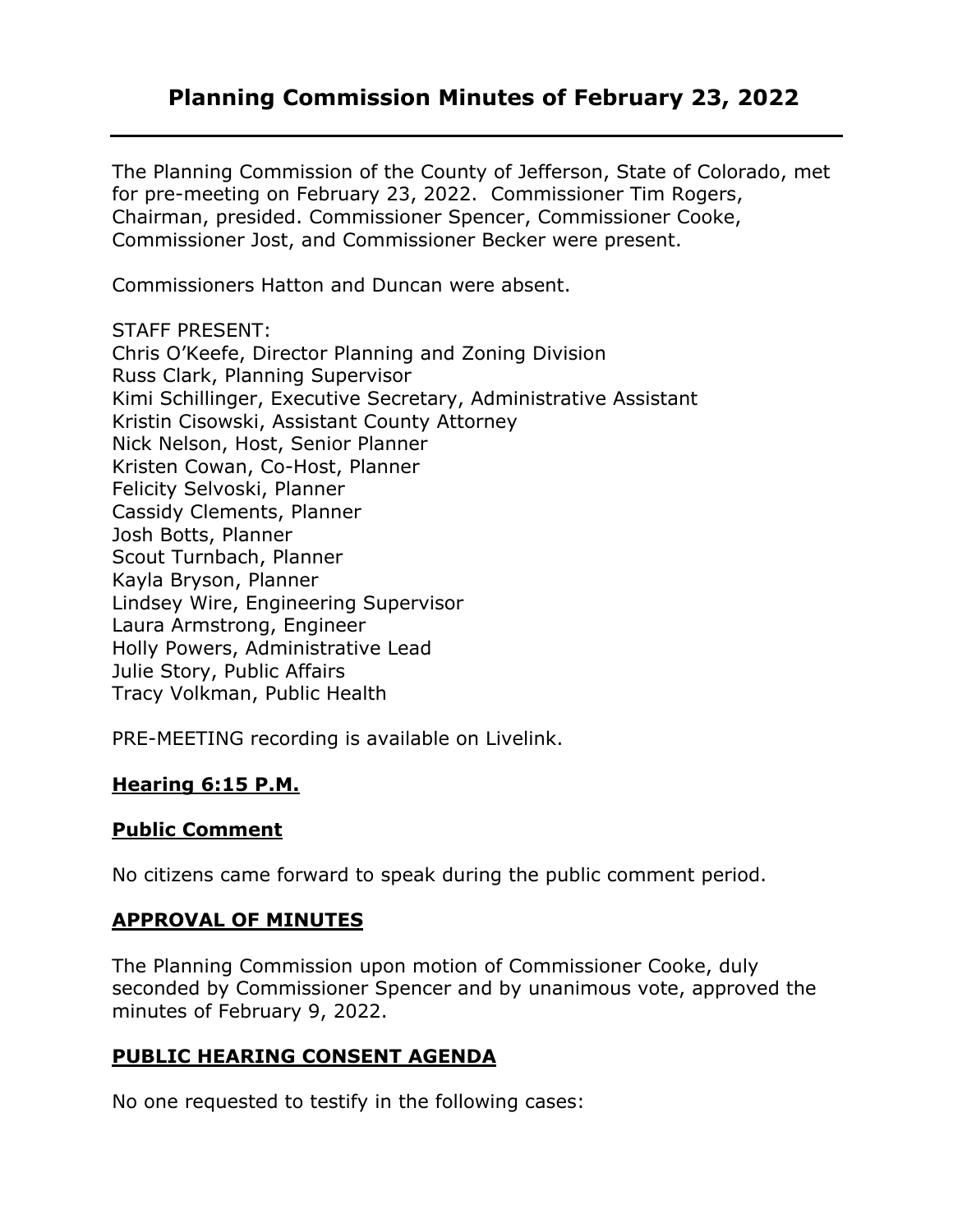# **Jefferson County Planning Commission**

Regular Meeting Minutes – Page 2 of 4

| 21-106331RZ              | Rezoning                                                                                                                                                            |
|--------------------------|---------------------------------------------------------------------------------------------------------------------------------------------------------------------|
| <b>Case Name:</b>        | T Bar S Ranch North Official Development Plan                                                                                                                       |
| <b>Owner/Applicant:</b>  | <b>NKR Properties LLC</b>                                                                                                                                           |
| Location:                | 31983 Upper Bear Creek Road                                                                                                                                         |
|                          | Section 5, Township 5 South, Range 71 West                                                                                                                          |
| <b>Approximate Area:</b> | 1.96 Acres                                                                                                                                                          |
| <b>Purpose:</b>          | Rezoning from Commercial-One (C-1) to<br>Planned Development (PD) to legalize the six<br>existing residential units, and to allow future<br>expansions of this use. |
| <b>Case Manager:</b>     | <b>Cassidy Clements</b>                                                                                                                                             |
| 21-104821PF              | Preliminary and Final Plat                                                                                                                                          |
| <b>Case Name:</b>        | <b>Cedar Creek Subdivision</b>                                                                                                                                      |
| <b>Owner/Applicant:</b>  | Bradley J. and Janell R. Bryan Trust and Nicholas<br><b>Bryan</b>                                                                                                   |
| Location:                | 12425 W 10th Avenue                                                                                                                                                 |
|                          | Section 5, Township 4 South, Range 69 West                                                                                                                          |
| <b>Approximate Area:</b> | 1.03 Acres                                                                                                                                                          |
| <b>Purpose:</b>          | To subdivide the property into 3 lots for single-<br>family detached units and 2 lots for single-<br>family attached units.                                         |
| <b>Case Manager:</b>     | Laura Armstrong                                                                                                                                                     |

The Planning Commission, upon motion of Commissioner Spencer, duly seconded by Commissioner Cooke and by unanimous vote, adopted the attached resolutions recommending **approval** of the cases on the consent agenda subject to the conditions of approval identified in the applicable staff reports.

### **PUBLIC HEARING REGULAR AGENDA**

| 21-132042RZ              | Rezoning                                                                                                                                      |
|--------------------------|-----------------------------------------------------------------------------------------------------------------------------------------------|
| <b>Case Name:</b>        | 4755 Eldridge St. ODP                                                                                                                         |
| <b>Owner/Applicant:</b>  | A Eddie Geisert and Paula D. Dunbar                                                                                                           |
| Location:                | 4755 Eldridge St.                                                                                                                             |
|                          | Section 19, Township 3 South, Range 69 West                                                                                                   |
| <b>Approximate Area:</b> | 4.59 Acres                                                                                                                                    |
| <b>Purpose:</b>          | To Rezone from Agricultural Two (A-2) to a<br><b>Planned Development (PD) to allow a</b><br>maximum of 11 single-family detached<br>dwellings |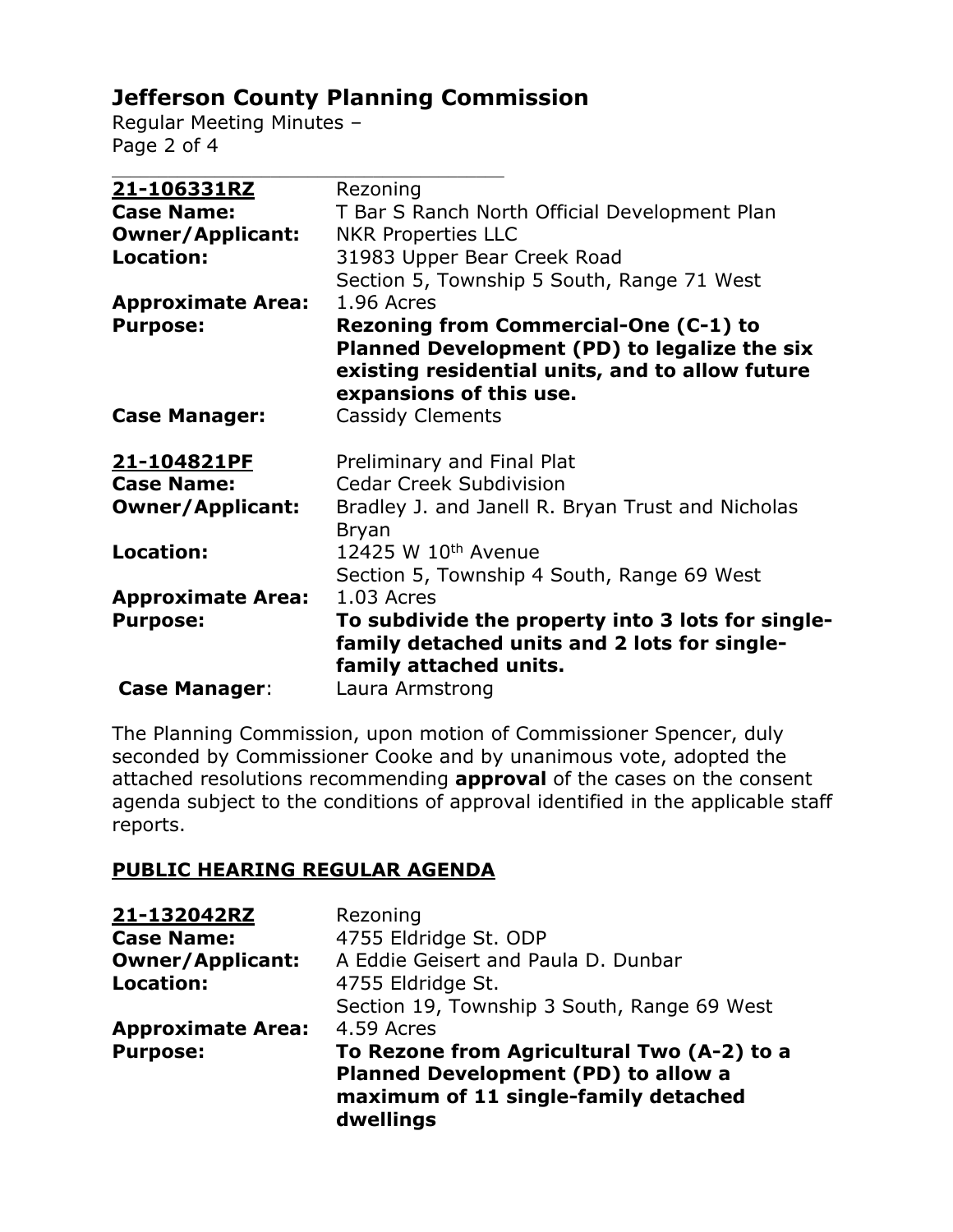# **Jefferson County Planning Commission**

Regular Meeting Minutes – Page 3 of 4

### **Case Manager:** Felicity Selvoski

#### Sworn Testimony

Scott Carlson, Applicant Representative Stacey Kimbrough, Citizen in Opposition Wyatt Kimbrough, Citizen in Opposition Kimberley Tilton, Citizen in Opposition Mike Rawluk, Citizen in Opposition Paul Pronsati, Brookfield Acres HOA

Following the taking of sworn testimony and a general discussion, the Planning Commission upon motion of Commissioner Jost, duly seconded by Commissioner Spencer and by unanimous vote, adopted the attached resolution recommending **APPROVAL** of this case.

| 21-134883RZ              | Rezoning                                                                                                                                                   |
|--------------------------|------------------------------------------------------------------------------------------------------------------------------------------------------------|
| <b>Case Name:</b>        | Apache Trail & Mary's Drive ODP                                                                                                                            |
| <b>Owner/Applicant:</b>  | Rodney G Morgan & Kathleen S Estes-Morgan                                                                                                                  |
| <b>Location:</b>         | 29222 Marys Drive, 11609 Apache Trail, 61-223-01-<br>017                                                                                                   |
|                          | Section 22 & 27, Township 6 South, Range 71 West                                                                                                           |
| <b>Approximate Area:</b> | 55.38 Acres                                                                                                                                                |
| <b>Purpose:</b>          | <b>Rezoning from Agricultural-Two (A-2) to</b><br>Planned Development (PD) to allow three<br>dwelling units (one single family dwelling and<br>one duplex) |
| <b>Case Manager:</b>     | <b>Cassidy Clements</b>                                                                                                                                    |

Sworn Testimony Jeanne Schaffer, Applicant Representative Gayle Page, Citizen in Opposition David Wallace, Citizen in Opposition Robert Massengale, Citizen in Opposition David Chapman, Citizen in Opposition

Following the taking of sworn testimony and a general discussion, the Planning Commission upon motion of Commissioner Jost, duly seconded by Commissioner Spencer and by unanimous vote, adopted the attached resolution recommending **APPROVAL** of this case.

There being no further business to come before the Planning Commission, the meeting was adjourned at 8:13 p.m.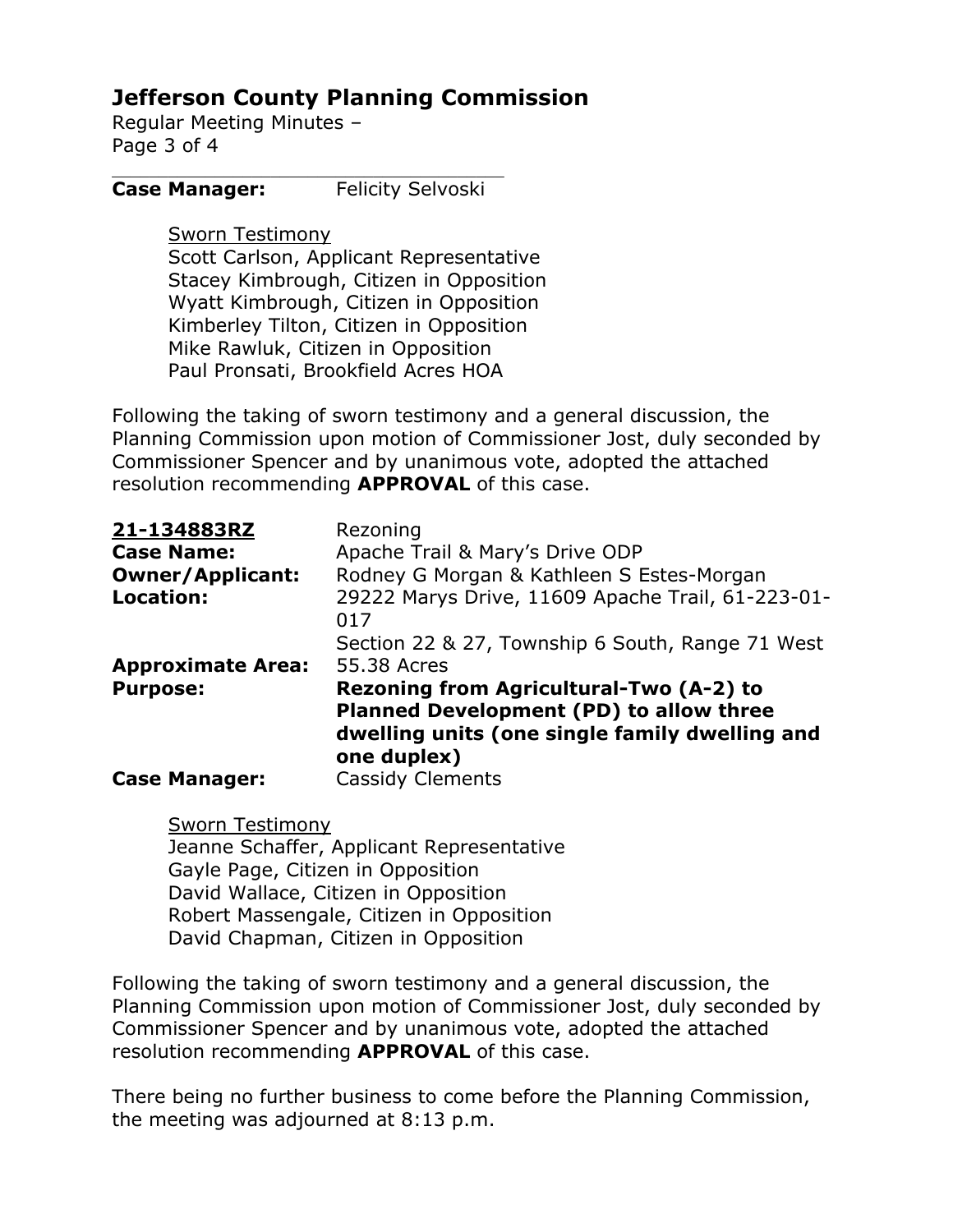# **Jefferson County Planning Commission**

**Regular Meeting Minutes - Page 4 of 4** 

**ATTEST:** 

L

**PLANNING COMMISSION OF THE COUNTY OF JEFFERSON, COLORADO** 

An enterprise statement of

云

**February 23. 2022 Date** 

**Date**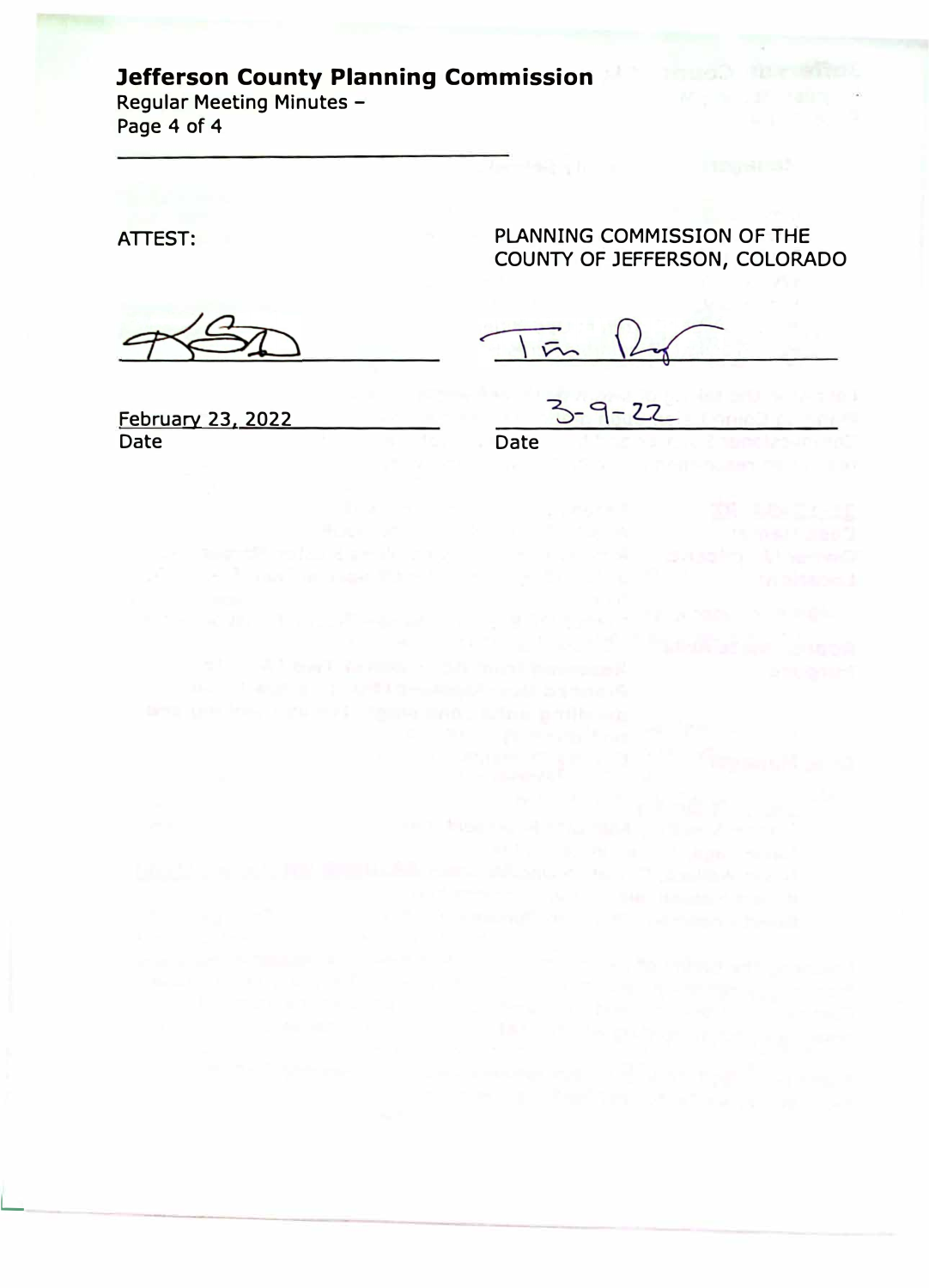It was moved by Commissioner **SPENCER** that the following Resolution be adopted:

### BEFORE THE PLANNING COMMISSION COUNTY OF JEFFERSON STATE OF COLORADO

### **February 23, 2022**

### **RESOLUTION**

| 21-106331RZ              | Rezoning                                                                                                                   |
|--------------------------|----------------------------------------------------------------------------------------------------------------------------|
| <b>Case Name:</b>        | T Bar S Ranch North Official Development Plan                                                                              |
| <b>Owner/Applicant:</b>  | <b>NKR Properties LLC</b>                                                                                                  |
| <b>Location:</b>         | 31983 Upper Bear Creek Road                                                                                                |
|                          | Section 5, Township 5 South, Range 71 West                                                                                 |
| <b>Approximate Area:</b> | 1.96 Acres                                                                                                                 |
| <b>Purpose:</b>          | Rezoning from Commercial-One (C-1) to                                                                                      |
|                          | Planned Development (PD) to legalize the six<br>existing residential units, and to allow future<br>expansions of this use. |
| <b>Case Manager:</b>     | <b>Cassidy Clements</b>                                                                                                    |

The Jefferson County Planning Commission hereby recommends **APPROVAL** of the above application on the basis of the following facts:

- 1. That the factors upon which this decision is based include evidence and testimony and staff findings presented in this case.
- 2. The Planning Commission finds that:
	- A. The proposed single-family and multi-family residential uses are compatible with the existing and allowable single-family and multi-family residential land uses in the surrounding area. The Rezoning would allow residential uses consistent with land uses in the community and would allow for the existing uses to continue onsite.
	- B. The proposal is in general conformance with the Comprehensive Master Plan (Plan). It does not meet the land use and density recommendations in the Evergreen Area Plan, but satisfactorily addresses the three criteria for proposed land uses out of conformance with the Plan. All other applicable goals and policies of the Plan have been met.
	- C. The ability to mitigate the negative impacts of the proposed land use upon the surrounding area have been considered, and no negative impacts were identified.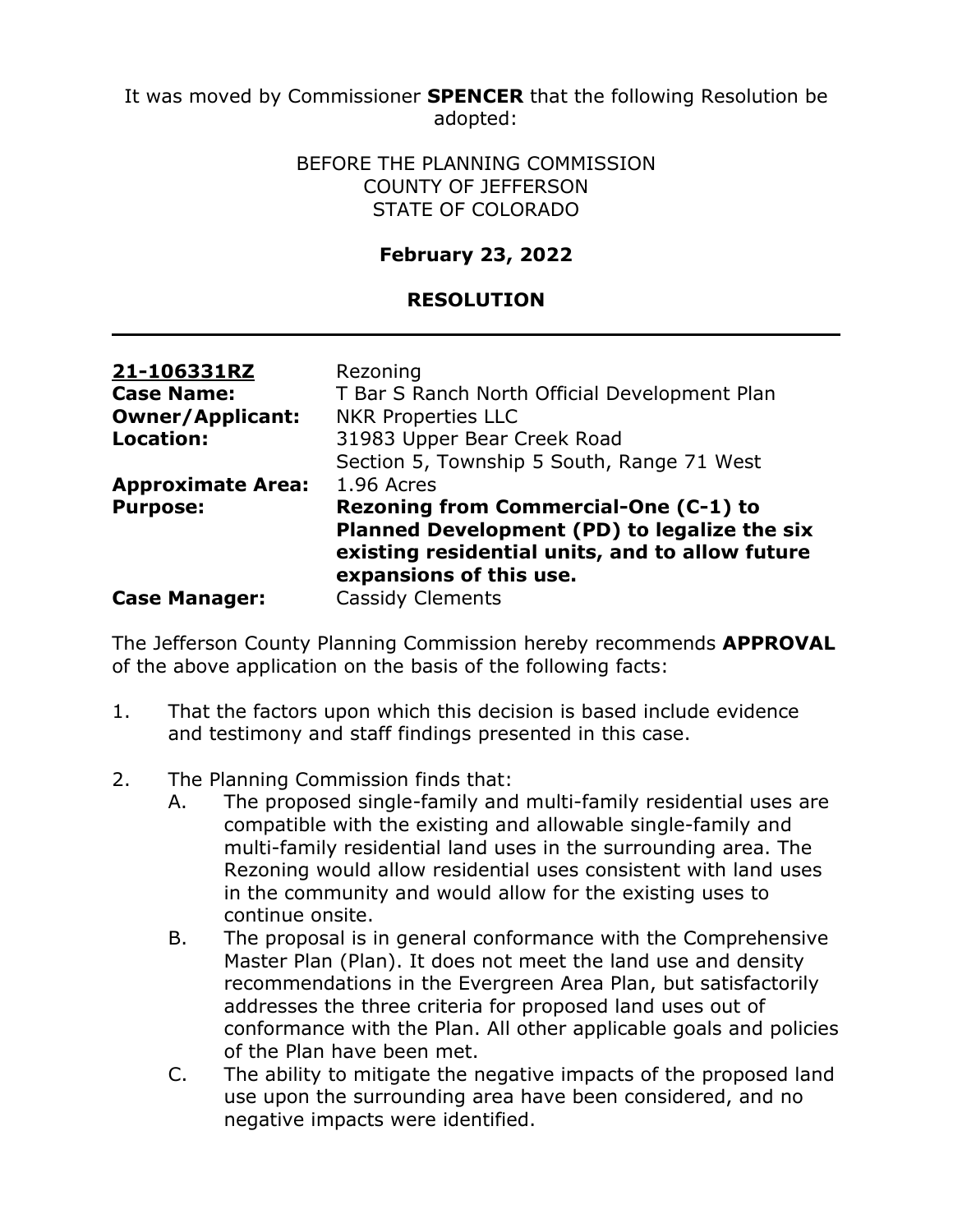Jefferson County Planning Commission Resolution Case #21-106331RZ February 23, 2022 2 of 2

- D. The subject property is served by the Evergreen Fire Protection District for emergency medical and fire services, the Evergreen Metropolitan District for sanitation services, an individual well for water services, and the Jefferson County Sheriff's Office for law enforcement services. Existing infrastructure is available and adequate to serve the proposed land uses.
- E. The proposed land use will not result in significant impacts to the health, safety, and welfare of the residents and landowners in the surrounding area.

Commissioner **COOKE** seconded the adoption of the foregoing Resolution, and upon a vote of the Planning Commission as follows:

| Commissioner | <b>Rogers</b>  | aye |
|--------------|----------------|-----|
| Commissioner | <b>Spencer</b> | aye |
| Commissioner | <b>Cooke</b>   | aye |
| Commissioner | Jost           | aye |
| Commissioner | <b>Becker</b>  | aye |

The Resolution was adopted by **unanimous** vote of the Planning Commission of the County of Jefferson, State of Colorado.

 $\sim$ 

Kimi Schillinger Executive Secretary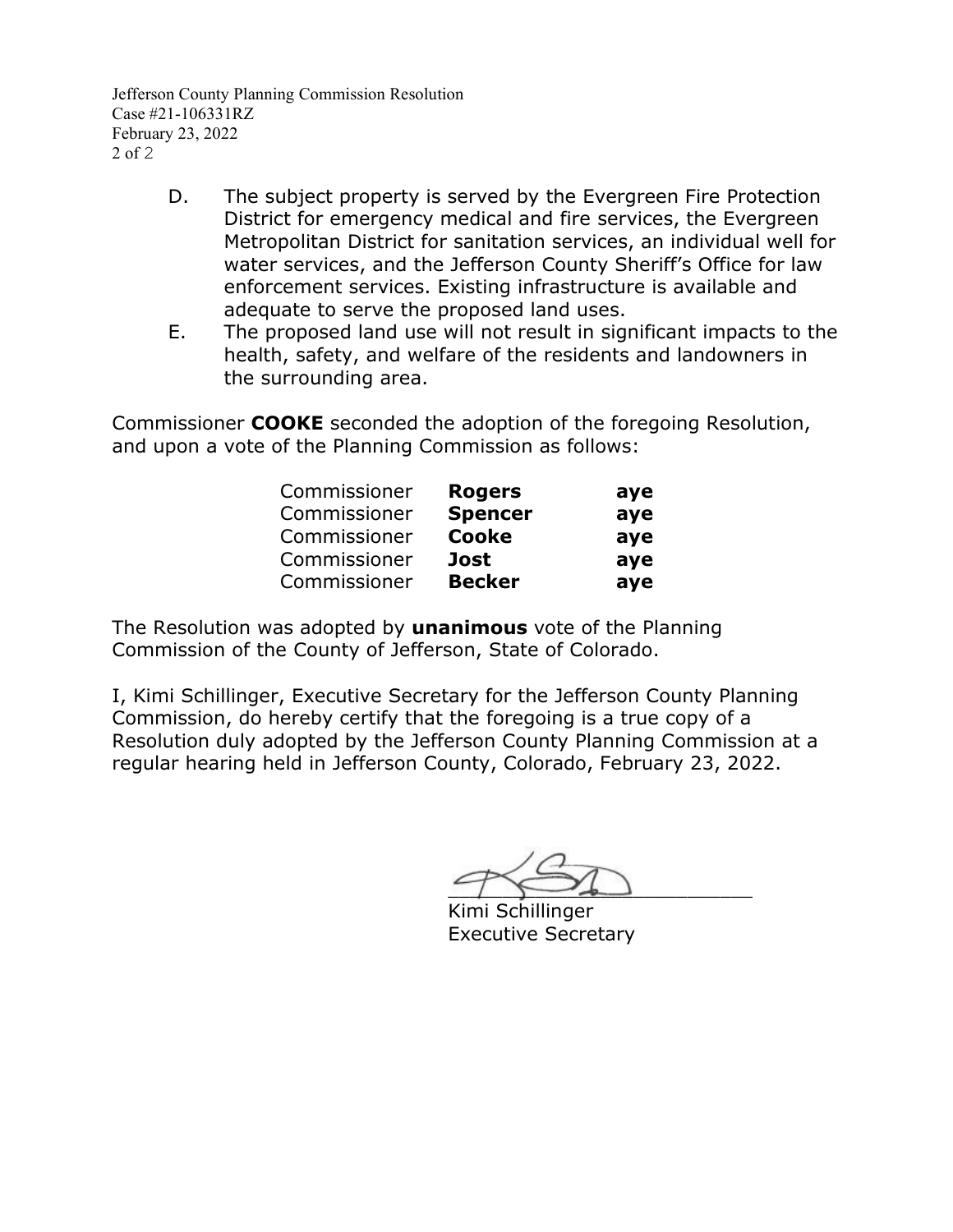It was moved by Commissioner **SPENCER** that the following Resolution be adopted:

### BEFORE THE PLANNING COMMISSION COUNTY OF JEFFERSON STATE OF COLORADO

### **February 23, 2022**

### **RESOLUTION**

| 21-104821PF              | Preliminary and Final Plat                                                                        |
|--------------------------|---------------------------------------------------------------------------------------------------|
| <b>Case Name:</b>        | <b>Cedar Creek Subdivision</b>                                                                    |
| <b>Owner/Applicant:</b>  | Bradley J. and Janell R. Bryan Trust and Nicholas                                                 |
|                          | <b>Bryan</b>                                                                                      |
| Location:                | 12425 W 10th Avenue                                                                               |
|                          | Section 5, Township 4 South, Range 69 West                                                        |
| <b>Approximate Area:</b> | $1.03$ Acres                                                                                      |
| <b>Purpose:</b>          | To subdivide the property into 3 lots for single-<br>family detached units and 2 lots for single- |
|                          | family attached units.                                                                            |
| <b>Case Manager:</b>     | Laura Armstrong                                                                                   |

The Jefferson County Planning Commission hereby recommends **APPROVAL WITH CONDITIONS** of the above application on the basis of the following facts:

- 1. That the factors upon which this decision is based include evidence and testimony and staff findings presented in this case.
- 2. The Planning Commission finds that:
	- A. The proposal conforms to the Land Development Regulation because all applicable regulations have been satisfied, or will be satisfied, prior to recordation of the Preliminary and Final Plat, as indicated within the staff report.
- 3. The following are conditions of approval:
	- A. Submittal of a title insurance commitment update with an effective date less than 45 days prior to the recording of the Plat which depicts no new owners or encumbrances. Said title insurance commitment shall be approved by the County Attorney's Office.
	- B. The Improvements Agreement being approved as to form by the County Attorney's Office.
	- C. The recordation of the Plat mylars being prepared in accordance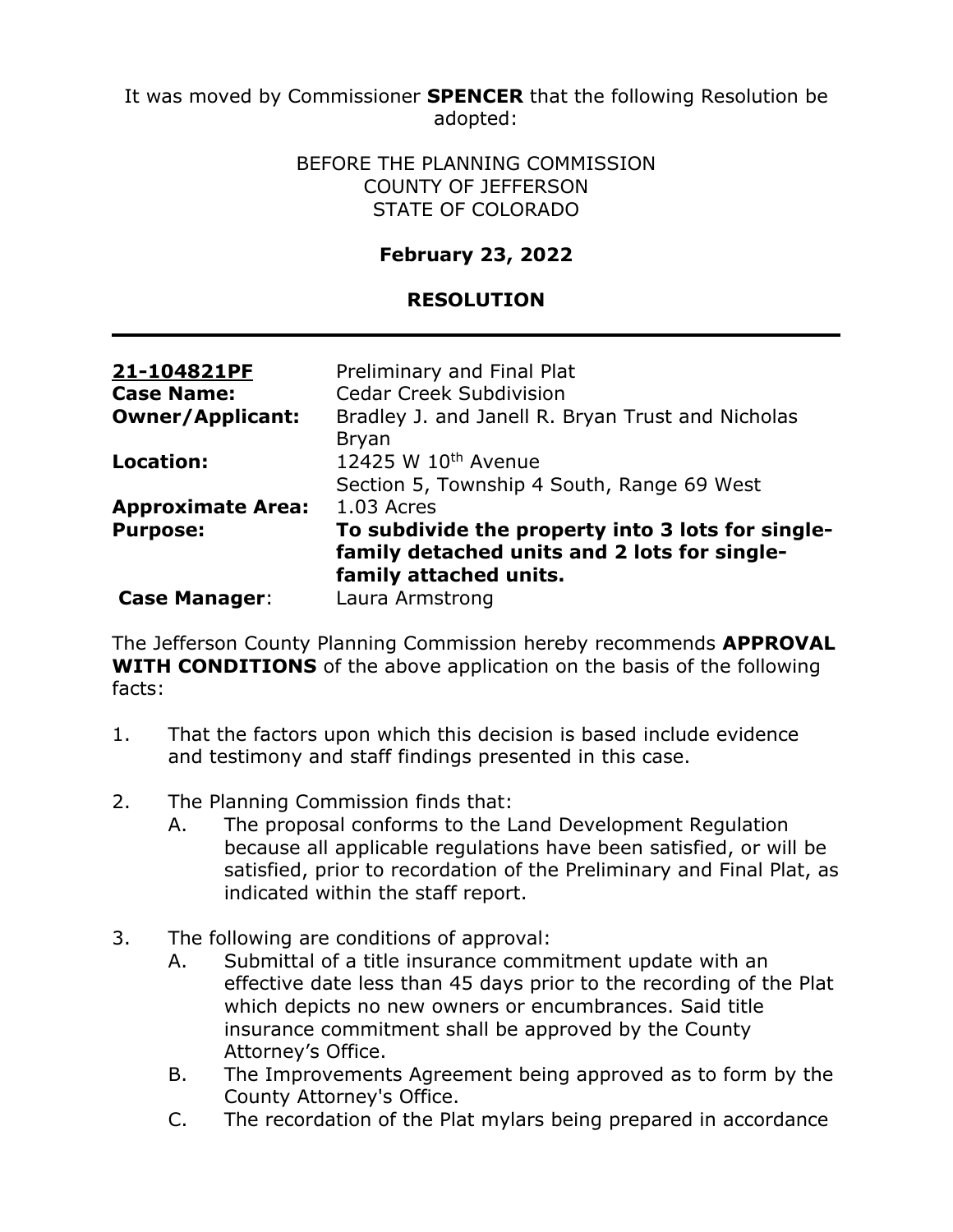Jefferson County Planning Commission Resolution Case # 21-104821PF February 23, 2022 2 of 2

with the red-marked print dated 2/23/22.

- D. Payment of \$9,000 for fees-in-lieu of park land dedication prior to plat recordation or payment of the fees-in-lieu of park land dedication as set forth in the Improvements Agreement prior to building permit, as applicable. This fee should be submitted on a separate check made payable to Jefferson County Treasurer.
- E. Payment of \$6,000 for fees-in-lieu of school land dedication prior to plat recordation or payment of the fees-in-lieu of school land dedication as set forth in the Improvements Agreement prior to building permit, as applicable. This fee should be submitted on a separate check made payable to Jefferson County Treasurer.
- F. Submittal of a current tax certificate from the County Treasurer's Office indicating that all ad valorem taxes applicable to Cedar Creek Subdivision for prior years have been paid.
- G. Resolution of Planning Engineering comments dated 1/19/22.
- H. Resolution of Planning comments dated 1/6/22.
- I. Resolution of comments from Consolidated Mutual Water Company dated February 10, 2022.
- J. Resolution of comments from Daniels Sanitation District dated February 9, 2022.

Commissioner **COOKE** seconded the adoption of the foregoing Resolution, and upon a vote of the Planning Commission as follows:

| Commissioner | <b>Rogers</b>  | aye |
|--------------|----------------|-----|
| Commissioner | <b>Spencer</b> | aye |
| Commissioner | <b>Cooke</b>   | aye |
| Commissioner | <b>Jost</b>    | aye |
| Commissioner | <b>Becker</b>  | aye |

The Resolution was adopted by **unanimous** vote of the Planning Commission of the County of Jefferson, State of Colorado.

 $\overline{\phantom{a}}$ 

Kimi Schillinger Executive Secretary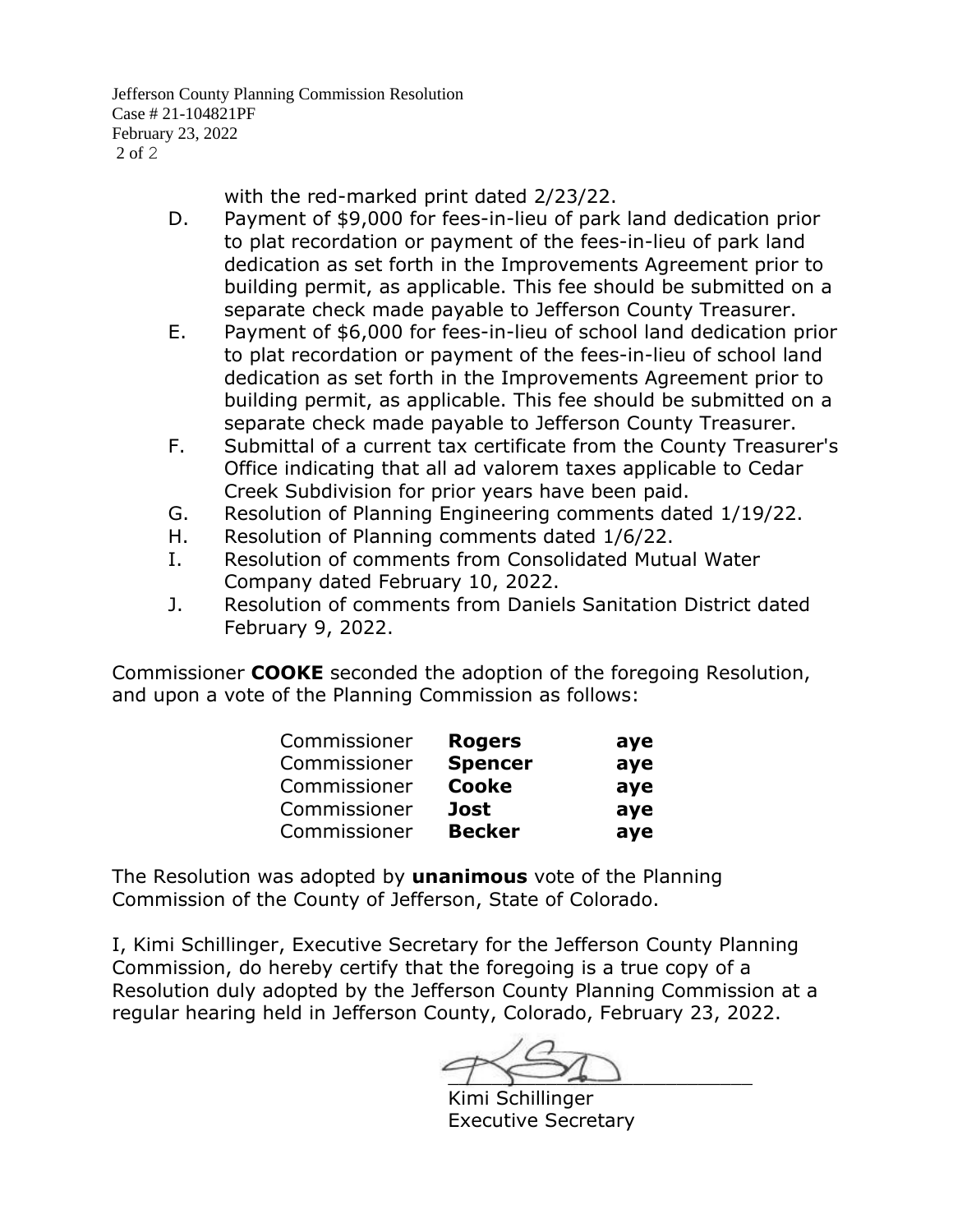It was moved by Commissioner **JOST** that the following Resolution be adopted:

### BEFORE THE PLANNING COMMISSION COUNTY OF JEFFERSON STATE OF COLORADO

### **February 23, 2022**

### **RESOLUTION**

| 21-132042RZ<br><b>Case Name:</b><br><b>Owner/Applicant:</b> | Rezoning<br>4755 Eldridge St. ODP<br>A Eddie Geisert and Paula D. Dunbar                                                                      |  |
|-------------------------------------------------------------|-----------------------------------------------------------------------------------------------------------------------------------------------|--|
| <b>Location:</b><br><b>Approximate Area:</b>                | 4755 Eldridge St.<br>Section 19, Township 3 South, Range 69 West<br>4.59 Acres                                                                |  |
| <b>Purpose:</b>                                             | To Rezone from Agricultural Two (A-2) to a<br><b>Planned Development (PD) to allow a</b><br>maximum of 11 single-family detached<br>dwellings |  |
| <b>Case Manager:</b>                                        | <b>Felicity Selvoski</b>                                                                                                                      |  |

The Jefferson County Planning Commission hereby recommends **APPROVAL** of the above application on the basis of the following facts:

- 1. That the factors upon which this decision is based include evidence and testimony and staff findings presented in this case.
- 2. The Planning Commission finds that:
	- A. The proposed single-family detached residential land use is compatible with the existing and allowable single-family residential uses in the surrounding area. The Rezoning would allow up to 11 single-family residential lots on approximately 4.59 acres.
	- B. The proposal is in conformance with the Comprehensive Master Plan (CMP). It meets the Land Use Recommendation for residential land uses at a density of 2.39 dwelling units per acre, where the recommended density is up to 2.5 dwellings units per acre. All other applicable goals and policies of the Comprehensive Master Plan have been met.
	- C. The ability to mitigate the negative impacts of the proposed land use upon the surrounding area have been considered, and no negative impacts were identified.
	- D. The subject property is served by the North Table Mountain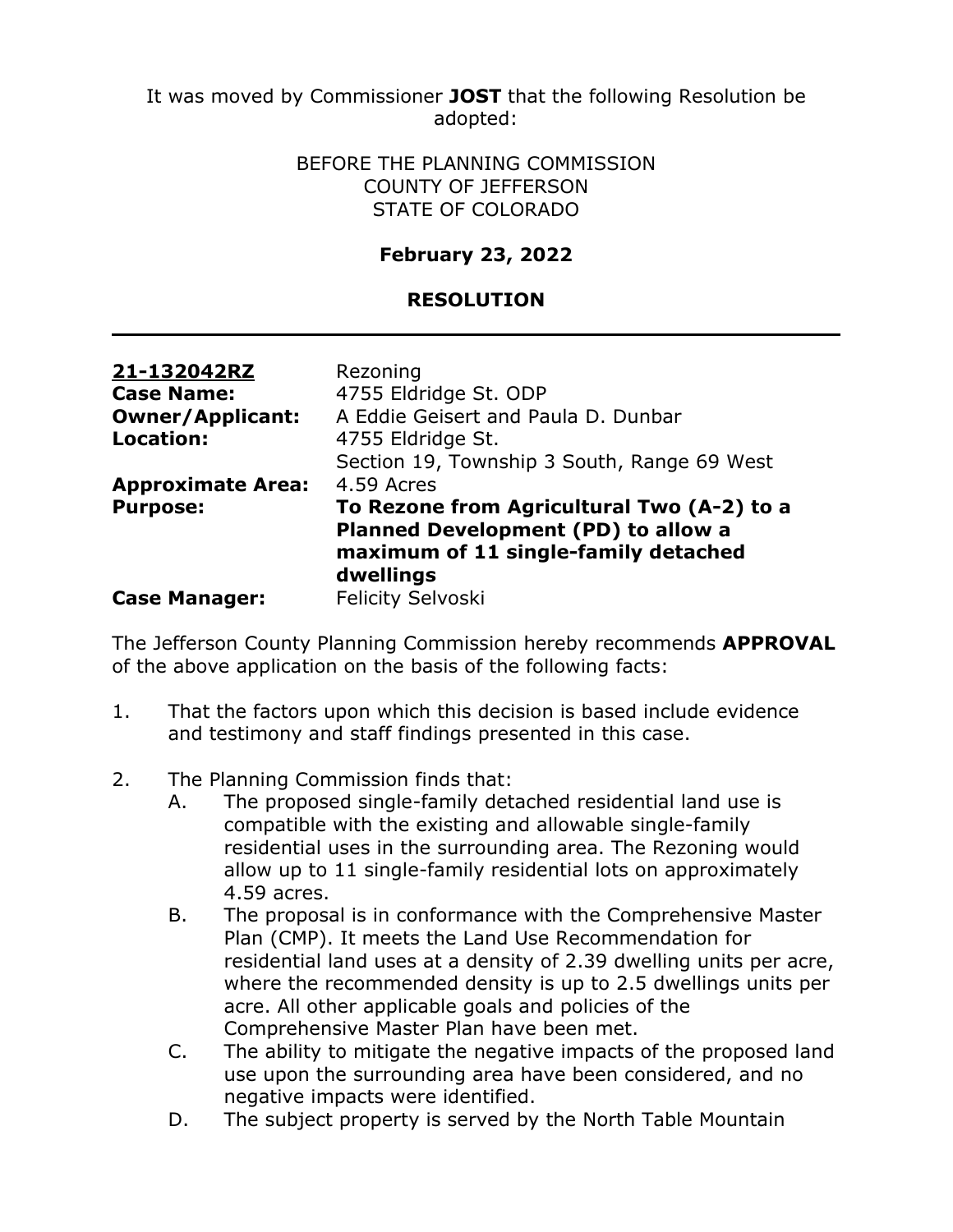Jefferson County Planning Commission Resolution Case #21-132042RZ February 23, 2022 2 of 2

> Water and Sanitation District for water and sewer services, the Fairmount Fire Protection District for emergency medical and fire services, and the Jefferson County Sheriff's Office for law enforcement services. The subject property has adequate infrastructure and services available to serve the proposed use.

E. The proposed land use will not result in significant impacts to the health, safety, and welfare of the residents and landowners in the surrounding area.

Commissioner **SPENCER** seconded the adoption of the foregoing Resolution, and upon a vote of the Planning Commission as follows:

| Commissioner | <b>Rogers</b>  | aye |
|--------------|----------------|-----|
| Commissioner | <b>Spencer</b> | aye |
| Commissioner | <b>Cooke</b>   | aye |
| Commissioner | Jost           | aye |
| Commissioner | <b>Becker</b>  | aye |

The Resolution was adopted by **unanimous** vote of the Planning Commission of the County of Jefferson, State of Colorado.

 $9 \leq \frac{1}{2}$ 

Kimi Schillinger Executive Secretary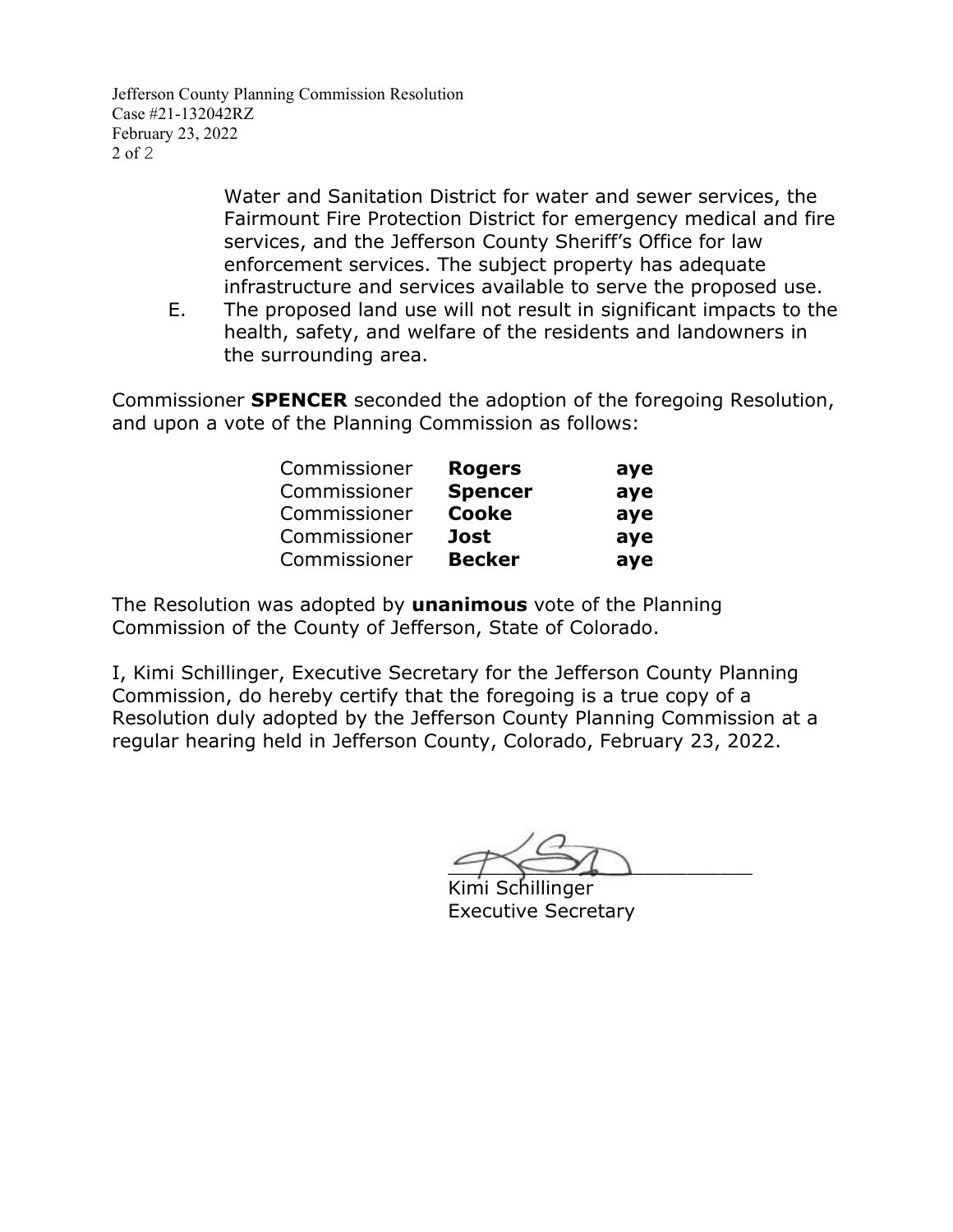It was moved by Commissioner **JOST** that the following Resolution be adopted:

### BEFORE THE PLANNING COMMISSION COUNTY OF JEFFERSON STATE OF COLORADO

### **February 23, 2022**

### **RESOLUTION**

| 21-134883RZ<br><b>Case Name:</b><br><b>Owner/Applicant:</b><br><b>Location:</b> | Rezoning<br>Apache Trail & Mary's Drive ODP<br>Rodney G Morgan & Kathleen S Estes-Morgan<br>29222 Marys Drive, 11609 Apache Trail, 61-223-01-       |
|---------------------------------------------------------------------------------|-----------------------------------------------------------------------------------------------------------------------------------------------------|
| <b>Approximate Area:</b>                                                        | 017<br>Section 22 & 27, Township 6 South, Range 71 West<br>55.38 Acres                                                                              |
| <b>Purpose:</b>                                                                 | Rezoning from Agricultural-Two (A-2) to<br>Planned Development (PD) to allow three<br>dwelling units (one single family dwelling and<br>one duplex) |
| <b>Case Manager:</b>                                                            | <b>Cassidy Clements</b>                                                                                                                             |

The Jefferson County Planning Commission hereby recommends **APPROVAL** of the above application on the basis of the following facts:

- 1. That the factors upon which this decision is based include evidence and testimony and staff findings presented in this case.
- 2. The Planning Commission finds that:
	- A. The proposed single-family residential land use is compatible with the existing and allowable single-family residential uses in the surrounding area. The Rezoning would allow three singlefamily residential lots on approximately 55 acres, which is consistent with the surrounding land uses and the densities of those land uses.
	- B. The proposal is in conformance with the Comprehensive Master Plan because it meets the residential land use and density recommendations in the Conifer-285 Area Plan and is conformance with the other applicable sections of the Plan goals and policies as described in section six of the Staff report.
	- C. The ability to mitigate the negative impacts of the proposed land use upon the surrounding area has been considered, and no negative impacts were identified.